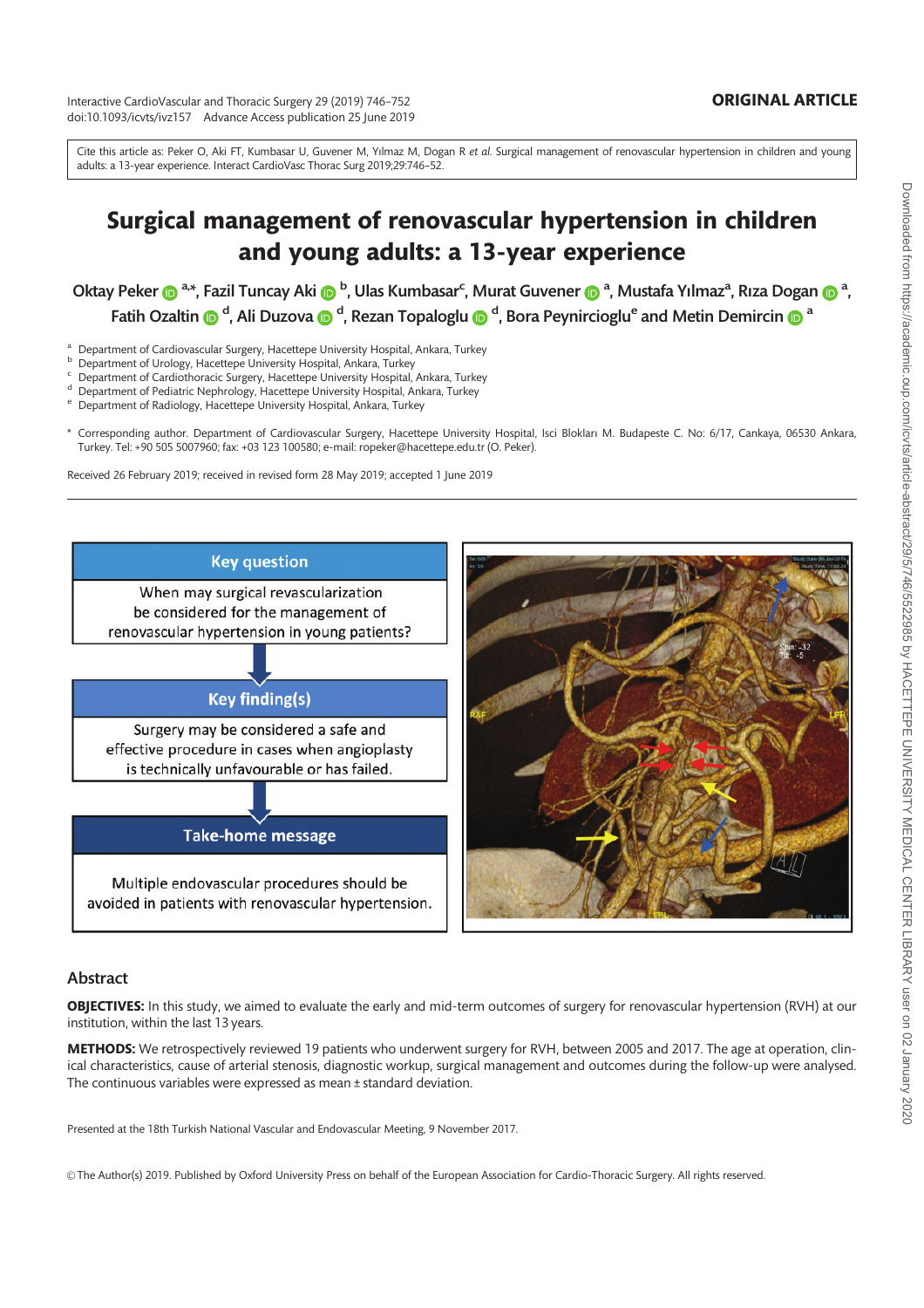RESULTS: Twelve female and 7 male patients underwent surgery for RVH. Their mean age was 17.07 ± 11.9 years (range 4-42 years). Nine patients had renal arterial stenosis, and 10 patients had midaortic syndrome (MAS). Aortorenal bypass with the saphenous vein was performed in 6 patients with renal arterial stenosis and 1 patient with MAS. An isolated thoracic aorta-abdominal aortic bypass was performed in 1 patient with MAS, and thoracic aorta-abdominal aortic bypass combined with unilateral aortarenal bypass was performed in 9 patients with MAS. The other surgical procedures performed were 2 autotransplantations and 2 unilateral nephrectomies. Among the patients with MAS, 4 underwent reoperation. The mean follow-up duration was 45.58 ± 32.7 months. Hypertension was cured in 3 patients and improved in 14 patients. The postoperative follow-up creatinine levels were similar to preoperative creatinine levels. All bypasses were patent on mid-term follow-up. One patient who underwent aortorenal bypass died 14 months postoperatively.

CONCLUSIONS: Surgical management is a suitable option for patients with RVH, who were unresponsive to medical and/or endovascular management. Surgical methods are safe and effective in children and young adults with RVH.

Keywords: Renovascular hypertension • Midaortic syndrome • Aortorenal bypass • Aorto-aortic bypass • Autotransplantation

# INTRODUCTION

Renovascular disease is a rare but significant cause of hypertension. It results from a lesion (or lesions) that reduces blood flow to the kidneys. Although its incidence is  $\sim$ 1% in the adult population, it accounts for 8–10% of all paediatric hypertension cases [1–5]. Headache, seizure, epistaxis, growth retardation, cognitive dysfunction, polyuria, palpitation and hemiplegia are mainly encountered complaints in symptomatic patients [2].

Antihypertensive (AH) drugs and endovascular procedures play important roles in the treatment of renovascular hypertension (RVH). Surgical revascularization usually has curative potential, preserves the renal tissues and prevents end organ damage [1, 6]. In this study, we aimed to evaluate the early and mediumterm outcomes of surgery for refractory RVH, on the basis of our experience within the last 13 years.

# MATERIALS AND METHODS

#### Patients

We retrospectively reviewed the medical records of 19 patients, who underwent surgery for RVH at Hacettepe University Hospital, between 2005 and 2017. The study was approved by the institutional review board of Hacettepe University Hospital (IRB number: 16969557-1795). Written informed consent was obtained from all patients or parents. Data obtained from the medical records during the initial and final follow-up clinic visits were used. We analysed the age at operation, clinical characteristics, cause of arterial stenosis, diagnostic workup, endovascular and surgical management and outcomes during follow-up. We conducted telephone interviews with patients who were lost to follow-up. The decision to perform surgery was made by a multidisciplinary team including nephrologists, interventional radiologists, urologists and vascular surgeons. After clinical evaluation and laboratory workup, AH drugs were used to achieve optimal blood pressure levels. In patients who were unresponsive to medication, we conducted imaging evaluations to identify the mechanical causes of RVH. We also checked for the presence of active inflammation before performing invasive procedures in patients who were eligible for surgical treatment. The appropriate medical therapy was administered to control the active state of the disease. For patients in whom endovascular management could not be performed or failed, surgical revascularization was

considered to maintain adequate renal perfusion and to treat RVH.

# Surgical approach

The thoracic aorto-abdominal aortic bypass was conducted through a left anterolateral thoracotomy incision in the 5th interspace for the inflow from the distal thoracic aorta, and another incision was made below the umbilicus along the 11th and 12th ribs for the distal anastomosis. A graft was tunnelled through the posterolateral part of the left hemidiaphragm. The aortorenal bypass was conducted through a subcostal incision with a transperitoneal approach.

## Surgical procedures

The aortorenal bypass was performed in 6 patients with renal arterial stenosis (RAS) and in 1 patient with midaortic syndrome (MAS). A reversed proximal saphenous vein was anastomosed after the administration of heparin (100 units/kg) and mannitol. We used mannitol because it is an osmotic diuretic with antioxidant and renovascular effects that could preserve renal function. Both anastomoses were performed in an end-to-side manner with fine prolene sutures. Grafts were trimmed and positioned carefully to avoid kinking or twisting due to excessive length or poor positioning (Fig. 1). Autotransplantation was performed in 2 patients with RAS. Nephrectomy was performed in 2 patients with non-functional kidneys. The isolated thoracic aorto-abdominal aortic bypass was performed in 1 patient with MAS. Thoracic aorto-abdominal aortic bypass combined with unilateral aortarenal bypass was performed in 9 patients with MAS. The preferred conduit for aorto-aortic bypass was the knitted Dacron graft (Jotec<sup>®</sup>; GmbH, Hechingen, Germany).

## Clinical outcomes

Surgical outcomes were evaluated on the basis of blood pressure measurements and the requirement for AH medication. Hypertension was defined as average systolic and/or diastolic blood pressure greater than or equal to the 95th percentile for sex, age and height [7]. Blood pressure response was assessed according to the modified 1987 Renal Working Group guidelines [8], as follows: (i) cure: normal blood pressure was achieved, eliminating the need for AH medications; (ii) improvement: normal blood pressure was achieved but the same or reduced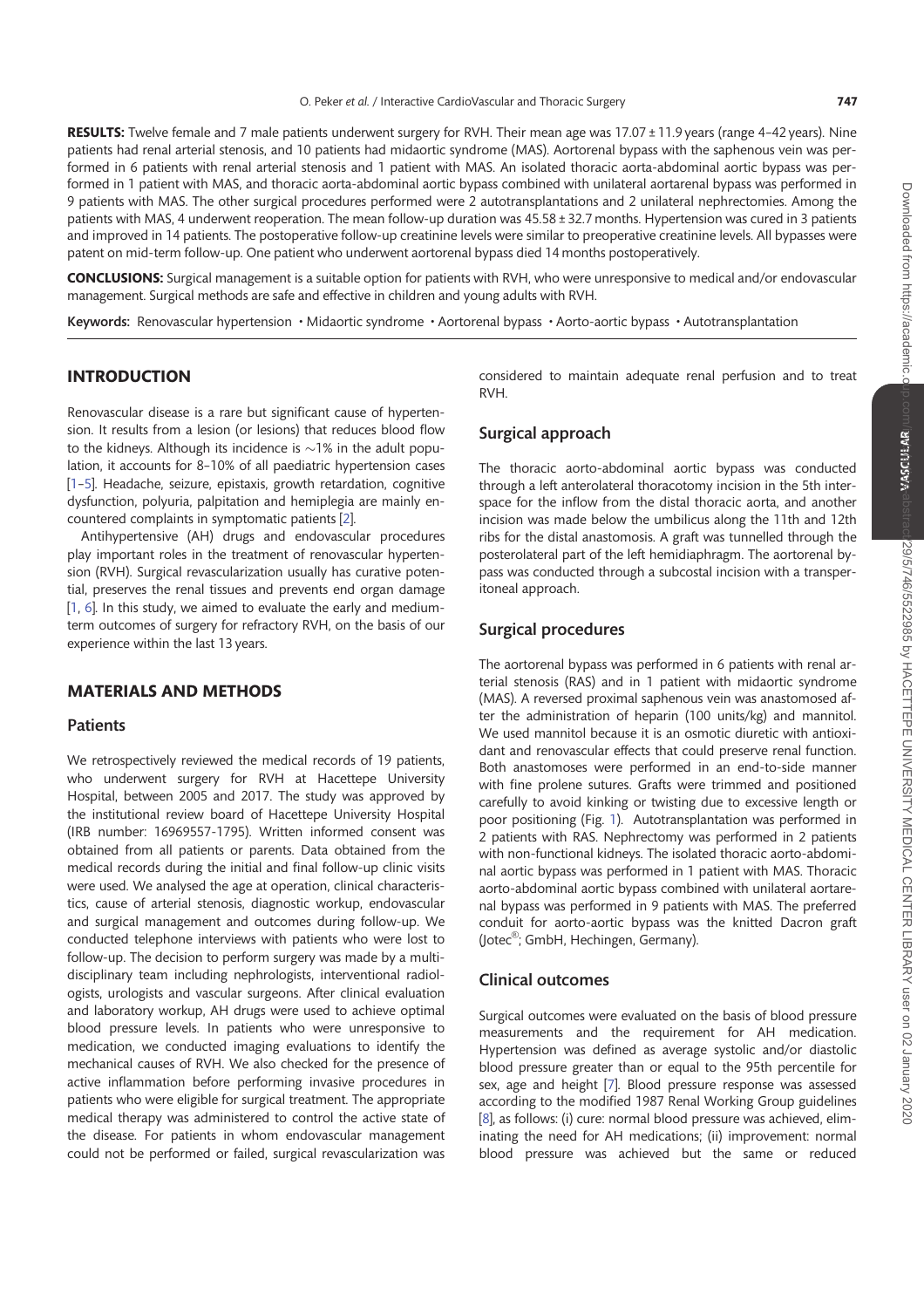medications were still required; and (iii) failure: hypertension persisted or >3 medications were still required.

Renal function was evaluated by assessing the estimated glomerular filtration rate, which was calculated using the Modification of Diet in Renal Disease study equation.

## Statistical analysis

All data were analysed using the Statistical Package for Social Sciences (SPSS 16.0; SPSS Inc., Chicago, IL, USA). Categorical variables were presented as a number and compared using either the Pearson  $\chi^2$  test or the Fisher's exact test, in case the minimum expected number in each cell is <5. Continuous data were expressed as mean ± standard deviation, 95% confidence interval



Figure 1: A 13-year-old male patient with the midaortic syndrome and left renal artery stenosis due to abdominal aortic coarctation presented to the clinic with a severe headache and recurrent hypertension with blood pressure reaching up to 190/120 mmHg despite taking 3 antihypertensive drugs. The computed tomographic angiographic image of a patent aorto–aortic Dacron bypass (big arrow) and prothesiorenal interposition of the greater saphenous vein (small arrow) at the 2-year follow-up is shown. The patient's blood pressure decreased to 125/85 mmHg under medical treatment with a single betablocker.

(CI) and range. Continuous data were tested for normal distribution using the Shapiro–Wilk test and graphical methods (histogram, Q–Q plots). Between-group comparisons were performed using either the Student's t-test or the Mann–Whitney U-test for normal and non-normal distributed data, respectively. Paired t-test was used to compare the repetitive measurements of the creatinine values that fit the normal distribution.

## RESULTS

#### Patient characteristics

Twelve female and 7 male patients who underwent surgical treatment for RVH were enrolled in this study. Their mean age was 17.07 ± 11.9 years (95% CI 11.32–22.82). The mean duration of symptoms, preoperatively, was 30.97 ± 40.2 months (95% CI 10.3– 51.6). According to chronic kidney disease staging, 18 patients had stage I disease and 1 patient had stage IV disease. The mean sedimentation rate was  $6.6 \pm 2.4$  mm/h (95% CI 3.61-9.59) in patients with RAS and 10.5 ± 6.7 mm/h (95% CI 3.42–17.58) in patients with MAS. The mean follow-up duration was 45.58 ± 32.7 months (95% CI 28.75–62.42) (Table 1).

Nine patients had isolated RAS, and 10 patients had MAS (Tables 2 and 3). The associated diagnoses were Takayasu arteritis (TA), fibromuscular dysplasia and neurofibromatosis (NF) type 1 in 7, 4 and 2 patients, respectively. In patients with MAS, computed tomographic angiography (CTA) revealed stenosis of the middle aorta and the renal and visceral arteries [9, 10].

TA, characterized by non-specific chronic inflammation of the aorta and its branches, is a major cause of RVH in the young population, especially in Asian countries [5]. The diagnosis of TA was confirmed using the American College of Rheumatologyoutlined criteria according to the characteristic clinical and radiological findings [11]. Fibromuscular dysplasia was defined as an idiopathic, segmental renal arterial occlusive disease with medial or perimedial hyperplasia [12].

#### Clinical presentation

Uncontrolled hypertension was the major clinical finding in all patients. Each patient was initially treated with at least 3 AH medications. The main symptoms were a headache, abdominal pain, chest pain, vomiting and failure to thrive. Two patients were

| <b>Table 1:</b> Clinical manifestations and patient characteristics |
|---------------------------------------------------------------------|
|                                                                     |

|                                                    | All patients $(n = 19)$ | $RAS(n=9)$       | $MAS (n = 10)$   | P-value |
|----------------------------------------------------|-------------------------|------------------|------------------|---------|
| Age (years), mean $\pm$ SD                         | $17.07 \pm 11.9$        | $19.81 \pm 15.9$ | $14.6 \pm 6.8$   | 0.382   |
| Gender (n) (female/male)                           | 12/7                    | 6/3              | 6/4              | 0.764   |
| Duration of symptoms (months), mean $\pm$ SD       | $30.97 \pm 40.2$        | $35 \pm 42.7$    | $27.39 \pm 40.1$ | 0.606   |
| CKD (n) Stage I/Stage IV                           | 18/1                    | 8/1              | 10/0             | 0.212   |
| Associated diagnosis (n) TA/FMD/NF1                | 7/4/2                   | 2/4/0            | 5/0/2            | 0.065   |
| ESR (mm/h), mean $\pm$ SD                          | $8.73 \pm 5.4$          | $6.60 \pm 2.4$   | $10.5 \pm 6.7$   | 0.253   |
| Creatinine (preoperatively) (mg/dl), mean $\pm$ SD | $0.62 \pm 0.3$          | $0.62 \pm 0.38$  | $0.61 \pm 0.23$  | 0.943   |
| Creatinine (FU) (mg/dl), mean $\pm$ SD             | $0.61 \pm 0.3$          | $0.61 \pm 0.46$  | $0.61 \pm 0.17$  | 0.990   |
| FU duration (months), mean $\pm$ SD                | $45.58 \pm 32.7$        | $27 \pm 20.1$    | $62.11 \pm 33.3$ | 0.022   |

CKD: chronic kidney disease; ESR: erythrocyte sedimentation rate; FMD: fibromuscular dysplasia; FU: follow-up; MAS: midaortic syndrome; NF1: neurofibromatosis type 1; RAS: renal artery stenosis; TA: Takayasu arteritis.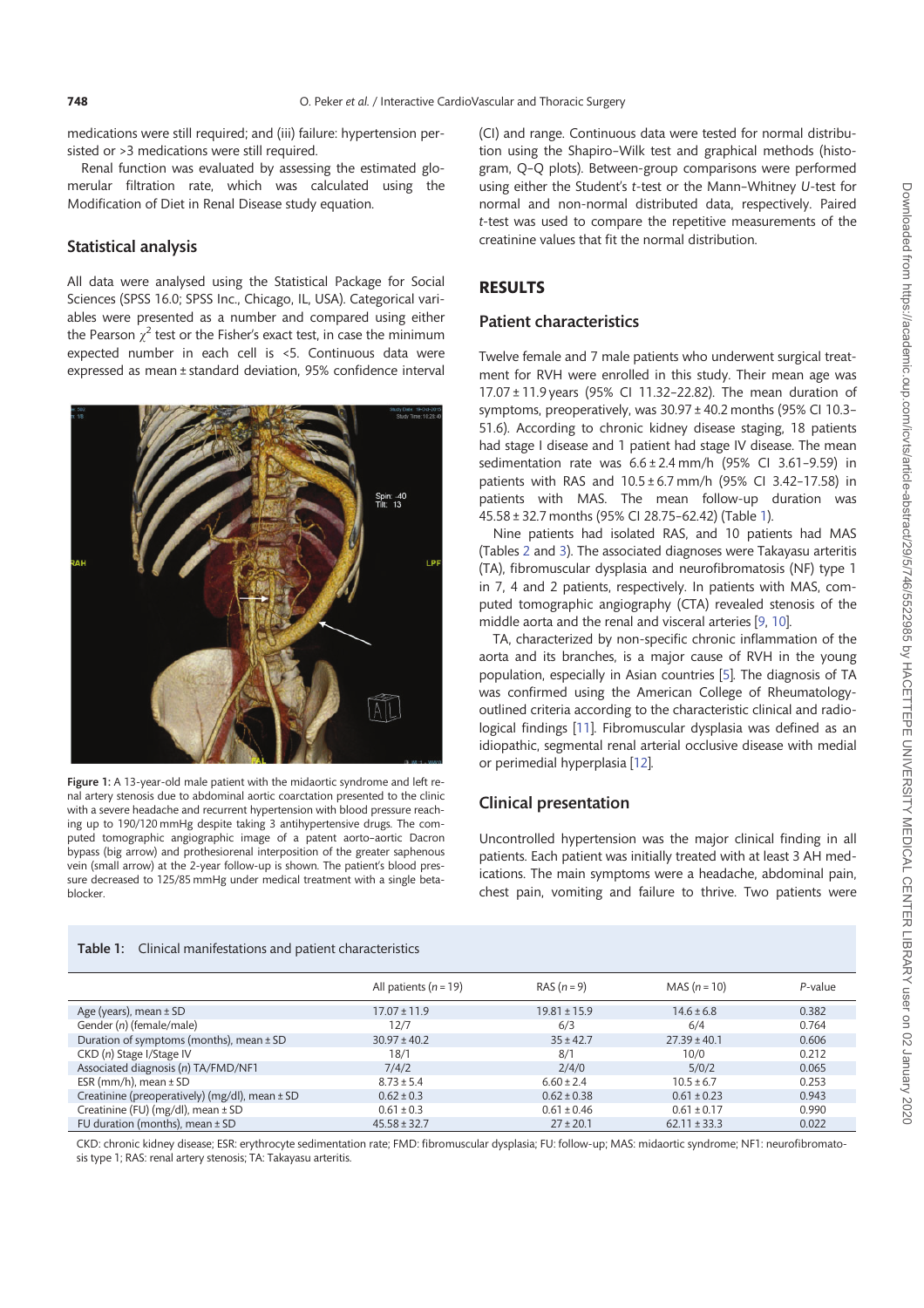#### Table 2: Characteristics of the patients with renal artery stenosis

| No | Age (years) | Gender | Number of interventional<br>procedures before surgery | Operation               | Creatinin (preoperative/FU)<br>(mg/dl) | Graft<br>patency |
|----|-------------|--------|-------------------------------------------------------|-------------------------|----------------------------------------|------------------|
|    | 42          | Female | 1 (failed)                                            | Right aortorenal bypass | 0.75/0.6                               | Patent           |
|    | 24          | Female |                                                       | Left aortorenal bypass  | 0.95/0.78                              | Patent           |
| 3  |             | Female |                                                       | Left aortorenal bypass  | 0.39/0.3                               | Patent           |
| 4  |             | Male   |                                                       | Right aortorenal bypass | 0.36/0.37                              | Patent           |
|    | 33          | Female |                                                       | Autotransplantation     | 0.64/0.68                              | Patent           |
| 6  | 4.5         | Male   | 1 (failed)                                            | Right aortorenal bypass | 0.52/0.38                              | Patent           |
|    | 34          | Female | 5.                                                    | Autotransplantation     | 1.45/1.73                              | Patent           |
| 8  | 1.8         | Female | 1 (failed)                                            | Left aortorenal bypass  | 0.3/0.24                               | Patent           |
|    | 4           | Male   |                                                       | Nephrectomy             | 0.26/0.42                              |                  |

FU: follow-up.

#### Table 3: Characteristics of the patients with midaortic syndrome

| <b>No</b>      | Age<br>(years) | Gender | Site of aortic<br>stenosis<br>(suprarenal/renal) | Number of<br>interventional<br>procedures<br>before surgery | Operation                                       | Reoperation                                         | Creatinine<br>(preoperative/<br>$FU)$ (mg/dl) | Graft<br>patency |
|----------------|----------------|--------|--------------------------------------------------|-------------------------------------------------------------|-------------------------------------------------|-----------------------------------------------------|-----------------------------------------------|------------------|
|                | 15             | Male   | Renal                                            |                                                             | Aorto-aortic bypass + left<br>aortorenal bypass |                                                     | 0.56/0.65                                     | Patent           |
| 2              | 22             | Female | Suprarenal                                       |                                                             | Aorto-aortic bypass                             |                                                     | 0.68/0.55                                     | Patent           |
| 3              | 27             | Male   | Renal                                            |                                                             | Aorto-aortic bypass + left<br>aortorenal bypass | Right iliorenal bypass                              | 0.98/0.91                                     | Patent           |
| 4              | 12             | Female | Renal                                            | 3                                                           | Aorto-aortic bypass + left<br>aortorenal bypass | Right iliorenal bypass                              | 0.62/0.52                                     | Patent           |
| 5              | 18             | Female | Renal                                            |                                                             | Aorto-aortic bypass + left<br>aortorenal bypass | Right iliorenal bypass                              | 0.87/0.76                                     | Patent           |
| 6              | 15             | Male   | Renal                                            | $\overline{2}$                                              | Aorto-aortic bypass + left<br>aortorenal bypass |                                                     | 0.58/0.63                                     | Patent           |
| $\overline{7}$ | $\overline{4}$ | Female | Renal                                            |                                                             | Left aortorenal bypass                          | Aorto-aortic bypass<br>+ left aortorenal<br>bypass  | 0.24/0.44                                     | Patent           |
| 8              | 14             | Female | Renal                                            | $\overline{2}$                                              | Aorto-aortic bypass + left<br>aortorenal bypass |                                                     | 0.6/0.59                                      | Patent           |
| 9              | 13             | Male   | Renal                                            |                                                             | Aorto-aortic bypass + left<br>aortorenal bypass |                                                     | 0.72/0.73                                     | Patent           |
| 10             | 6              | Female | Renal                                            |                                                             | Nephrectomy                                     | Aorto-aortic bypass<br>+ right aortorenal<br>bypass | 0.29/0.31                                     | Patent           |

FU: follow-up.

asymptomatic, and RVH was incidentally diagnosed on routine physical examination.

#### Endorgan function

The initial diagnostic workflow of patients included physical examination with fundoscopy, serum biochemical analysis, electrocardiography, echocardiography and renal Doppler ultrasonography. Sixteen patients had left ventricular hypertrophy on echocardiographic examination, and 1 patient had severe retinal vasculature changes. There was no dialysis-dependent patient in the study group.

# Anatomical characteristics

The most common MAS type was intrarenal, which was observed in 9 patients, followed by the suprarenal type, which was seen in

1 patient. None of our patients had infrarenal MAS. Coexisting abdominal aortic stenosis was detected in the coeliac artery, hepatoduodenal artery or superior mesenteric artery. The inferior mesenteric artery showed compensatory enlargement in those patients; therefore, they were asymptomatic and did not require any treatment. One patient with MAS had stenosis of the left pulmonary artery, and 1 patient with RAS had anterior mitral cleft with mild insufficiency.

#### Preoperative imaging

The renal artery and aorta and its major branches were assessed using CTA in 13 patients. Digital subtraction renal angiography was performed in 11 patients who were candidates for endovascular intervention. Magnetic resonance angiography was performed in 2 patients.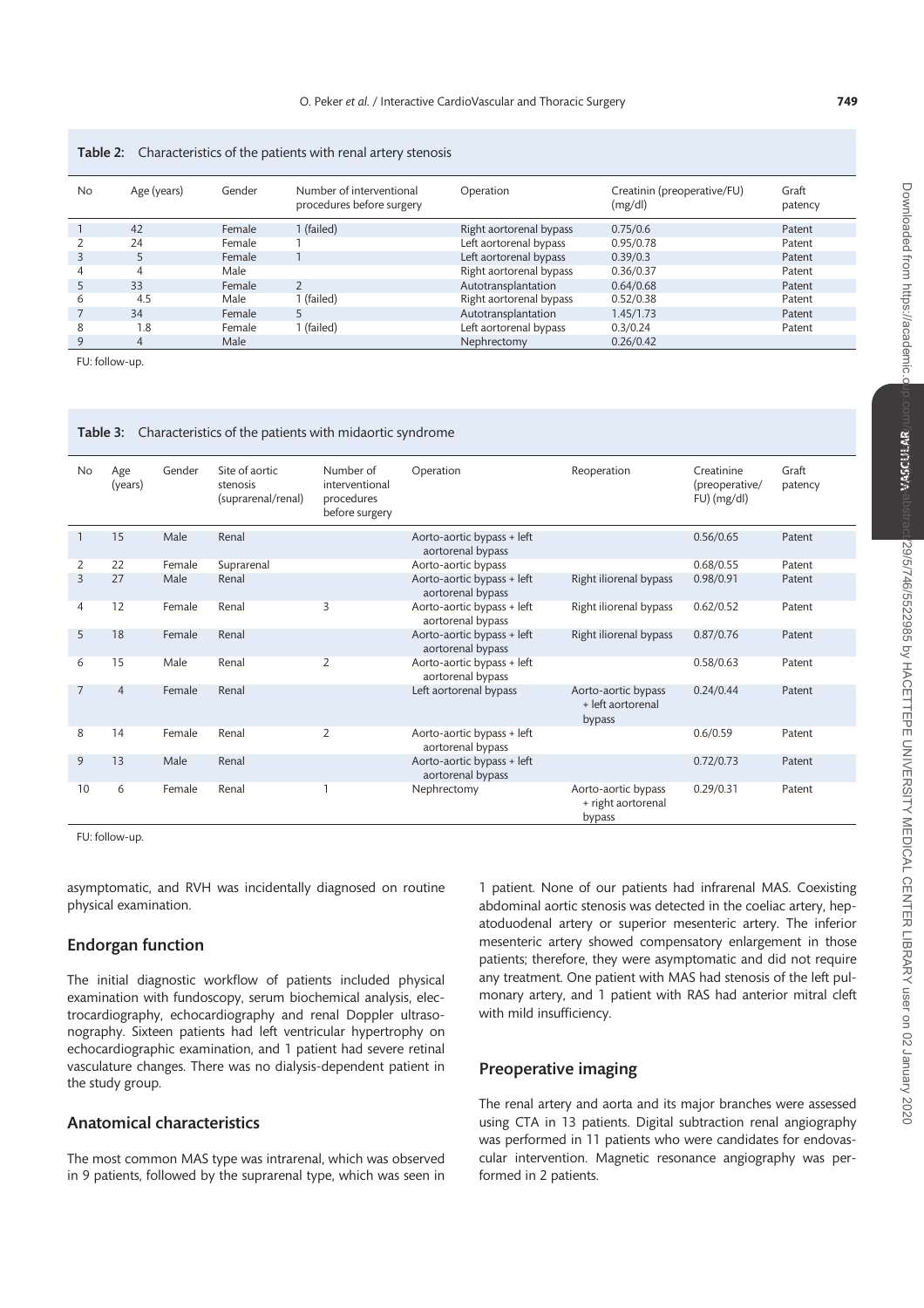## Percutaneous interventions

Preoperatively, 16 percutaneous renal artery interventions were performed in 7 patients; however, all of these cases necessitated surgical procedures during follow-up. In 3 patients, the percutaneous interventions were unsuccessful owing to technical reasons. Left renal artery embolization was performed before nephrectomy in 1 patient (Table 3; MAS group, patient no. 10). A repeat percutaneous transluminal renal angioplasty (PTRA) for right renal artery stenosis was performed (Table 3, MAS group, patient no. 4) in 1 patient with MAS at the 2-year follow-up.

## Histological examination

A pathological specimen of the thoracic aorta was obtained in 2 of the 19 patients. Marked intimal thickening, granulomatous inflammation and lymphocytic infiltration compatible with TA were observed on microscopic examination.

#### Postoperative follow-up

Blood pressure levels were checked and creatinine levels were measured at each visit. Echocardiographic examinations were performed postoperatively, at the 6-month and 1-year follow-up. The postoperative follow-up creatinine levels were similar to preoperative creatinine levels in both groups (In RAS group 95% CI of the difference -0.104 to 0.131 and in MAS group 95% CI of the difference -0.68 to 0.78). The patency of the surgical bypasses was assessed using CTA, magnetic resonance imaging or duplex ultrasonography. CTA was scheduled at 1 and 12 months, postoperatively. Lifelong aspirin therapy was routinely prescribed in the postoperative period (5 mg kg<sup>-1</sup> day<sup>-1</sup> in children and 100 mg in adults). Patients who had active inflammation were prescribed steroids or immunosuppressive agents.

During the follow-up, AH drugs were discontinued in 3 patients who were identified to be normotensive. Fourteen patients were normotensive and required less AH drugs than the ones, which were used previously. However, in 2 patients in the MAS group, blood pressure was not controlled despite surgery (Table 3; patient nos. 7 and 10).

#### Early and medium-term outcomes

None of the patients died in the early perioperative period and during the follow-up. The mean follow-up time was 47.4 ± 31.5 months. All aortic and aortorenal bypasses were found to be patent in the imaging evaluation performed during the last follow-up. A 13-year-old male patient with MAS and left renal artery stenosis, in whom an aorto-aortic Dacron bypass and prothesiorenal interposition of the greater saphenous vein were performed, had patent grafts during the 2-year follow-up CTA (Table 3; patient no. 9) (Fig. 1).

A 15-year-old male patient with MAS developed hydronephrosis at 7 days postoperatively, which was treated with a J stent (Table 3; patient no. 6). Another 15-year-old male patient with MAS (Table 3; patient no. 1) developed pleuropericarditis postoperatively at 1 month, which was treated with a pleuropericardial window.

A 34-year-old female patient with RAS and associated TA had stage IV chronic kidney disease and a history of right nephrectomy (Table 2; patient no. 7). She was taking cyclophosphamide and uromitexan. Stenting and balloon angioplasty were performed once in her nephrectomized right kidney and 4 times in her left kidney. Because neither attempt was able to maintain adequate blood flow, she underwent autotransplantation for acute renal failure, which was successful. At 4 weeks postoperatively, she developed perirenal collection and was treated with percutaneous drainage. Her kidney was functioning well at the 11-month follow-up.

Reoperation was performed in 5 patients in the MAS group because of uncontrolled hypertension or progression of arteritis. During our initial experience in the early years in this study group, we performed reoperation in a 4-year-old girl with MAS and TA, who had high B-type natriuretic peptide levels, showed progression of TA in the abdominal aorta and had concurrent saphenous graft aneurysm at 1 year after the aortorenal bypass procedure (Table 3; patient no. 7). We resected the aneurysmatic graft sac, recreated an aortorenal bypass with a saphenous vein and reconstructed an aorto-aortic bypass with a 10-mm Dacron graft thereafter. Unfortunately, she had poor blood pressure control despite having patent grafts, which were confirmed on CTA performed 40 months postoperatively. Another patient, a 6-yearold girl with NF and MAS, first underwent unilateral nephrectomy and then aorto-aortic and right aortorenal bypass 20 months thereafter for hypertension control; however, her blood pressure was still poorly controlled (Table 3; patient no. 10). Owing to the poor blood pressure control in 3 patients with MAS, right iliorenal bypasses with an autologous saphenous vein were performed after the initial procedure, which achieved a successful blood pressure response during the follow-up.

A 42-year-old female patient with a solitary kidney (Table 2; patient no. 1) died of a cerebrovascular accident at 14 months postoperatively.

# **DISCUSSION**

The current study reviewed the surgical management of RVH in children and young adults with lesions isolated in the renal artery or coexisting lesions in the abdominal aorta and its branches. Surgical treatment is necessary for patients who are refractory to AH drug therapy with target-organ damage or in those who are unresponsive to endovascular interventions. The aetiological factors for RVH were TA, fibromuscular dysplasia, NF and MAS in this study. We observed a high incidence of TA, which is common in Asian countries. Surgical and endovascular procedures in patients with vasculitis have to be performed once the active phase of the disease is controlled with appropriate medical therapy.

The diagnostic methods include duplex ultrasonography, CTA, contrast-enhanced magnetic resonance angiography, selective or non-selective contrast angiography and central vein renin sampling [13]. At our centre, we prefer CTA, as we consider it a useful diagnostic and follow-up method that could be used to check disease progression, bypass graft patency and restenosis after PTRA.

Pre- and postoperative plasma renin activity and aldosterone levels might have provided objective evidence to be discussed if we had; however, as this is a retrospective study and checking these lab parameters were not a routine procedure given the fact that its sensitivity and specificity are low in RVH, these lab measurements were not available in our study cohort [14].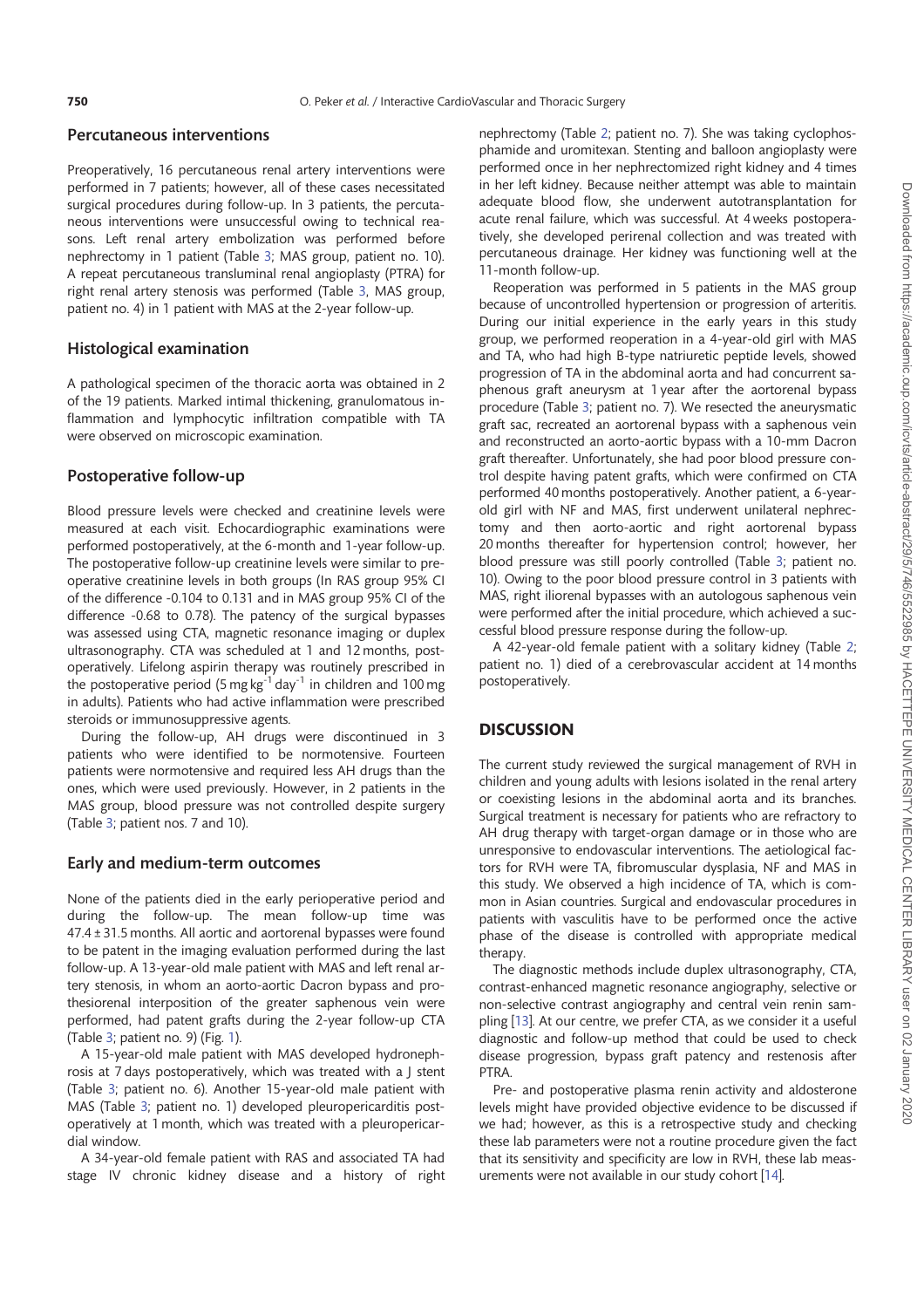Even after interventional or surgical treatment, patients with RVH may still have uncontrolled hypertension despite the use of multiple AH drugs. Therefore, aggressive medical therapy should be an integral part of the treatment. The timing of revascularization is also important. The clinical criteria for revascularization in the presence of a significant RVH include poor blood pressure control despite the use of multiple AH drugs, evidence of endorgan damage and renal function deterioration resulting in decreased renal size and loss of renal mass [5]. Moreover, poor compliance with medications is one of the relative indications for surgery in these patients [15].

Currently, PTRA is often preferred to the more invasive surgical interventions for renovascular lesions, and surgical repair is delayed in infants [6]. It is reasonable to delay surgery in younger children, as it is known that surgical procedures can be successfully performed after the age of 3 years [16]. In children, developmentally abnormal vessels are likely to be resistant to balloon dilation even with stenting because of their hypoplastic and fibrotic nature [17]. We observed procedural angioplasty failure and restenosis in 3 and 4 paediatric patients, respectively. Accordingly, in cases of uncontrolled (especially symptomatic) RVH, renal artery lesions should be repaired regardless of age. At our centre, a 22-month-old girl who had severe and symptomatic hypertension despite medical therapy, due to left renal artery stenosis, underwent an aortorenal bypass with an autologous saphenous vein after a failed balloon angioplasty attempt. Therefore, personalization of the treatment strategy may be required according to each patient's clinical situation and the severity of the clinical problem.

At our medical centre for RVH during the last 13 years, medical treatment and PTRA were the primary approaches. Surgical treatment was reserved for long-segment and complex renal artery stenosis, abdominal aorta or branch renal artery involvement, failed angioplasty and procedural complications [5].

RVH could be treated surgically using a variety of techniques including arterial reconstruction with autologous or synthetic grafts, renal artery reimplantation, autotransplantation and nephrectomy [18, 19].

Renal autotransplantation should be the final approach for preventing kidney loss in renovascular diseases and when conventional methods have failed [20]. Autotransplantation was performed in 2 patients with RAS. One patient had a renal artery aneurysm that was not suitable for reconstruction, and the other patient had an evolving acute renal failure secondary to stent restenosis and failed angioplasty. The last patient had stent restenosis and underwent a total of 5 procedural interventions. Thus, multiple percutaneous interventions should be avoided owing to the risk of endothelial damage and intimal proliferation.

Most studies have reported a high incidence of aneurysmal dilatation after renal revascularization procedures with saphenous vein grafts [21, 22]. Destruction of the elastic component of the media occurring before fibrosis of the adventitia may cause aneurysm [23]. The internal iliac, splenic, hepatic and gastroduodenal arteries were reported in the literature as the conduits of choice for aortorenal bypass in children [18, 24]. Excellent results of direct renal artery implantation were reported by Stanley et al. [16] in 97 children with RVH.

Feng et al. [25] reported that aortorenal bypass with an autologous saphenous vein graft is a safe, effective and durable method for TA-induced RAS, leading to marked improvements in blood pressure control and renal and cardiac function. We also used an autologous saphenous vein and observed a significant graft aneurysm in only 1 patient.

An anastomotic aneurysm is another common surgical complication. Although the present study results seem favourable, as there were no cases of anastomotic aneurysms, regular imaging follow-up for arterial complications is necessary.

RAS and coarctation of the thoracic aorta are the most common surgical causes of hypertension in infants. The aetiology of MAS is unknown. However, its association with NF and William's and Alagille's syndromes has been described [26, 27]. Mesenteric vascular stenosis (coeliac and/or superior mesenteric artery) is usually silent. Additional mesenteric or iliac reconstructions are rarely necessary. Dacron or Goretex prosthetic grafts are used for aorto-aortic bypass. The long-term patency is good with a single antiplatelet agent (acetylsalicylic acid), and anticoagulation is not required [22].

Favourable long-term hypertension outcomes with no perioperative deaths were reported in the literature, and >90% of patients have benefited from surgical treatment [28, 29]. There may be some exceptions, and some patients will need reoperations because of progression of the disease or growth of the patient. Surgery offers a cure or at least a marked improvement in RVH in these age groups [6].

We presented our surgical experience in 19 children and young adults with RVH. We preferred aortorenal bypass with a free graft of autogenous saphenous vein and aorto-aortic bypass with a Dacron graft. Autotransplantation and nephrectomy, as the last treatment options, were the other options in our patient group.

#### Limitations

This study has several limitations. First, it is a retrospective case series with a limited number of patients. Second, given the size of our study population, the results of the surgical bypass with respect to the autogenous vein grafts have to be clarified in studies with a larger number of patients.

## **CONCLUSION**

In conclusion, surgery is a relatively safe but secondary treatment option for patients with severe RVH. Although interventional procedures are the initial treatment options for RVH, multiple interventional procedures should be avoided in patients who can tolerate surgical management. The role of percutaneous intervention is very limited in MAS, and we primarily prefer surgical management in this subgroup of patients.

# Funding

The authors received no financial support for the research, authorship, and/or publication of this article.

Conflict of interest: none declared.